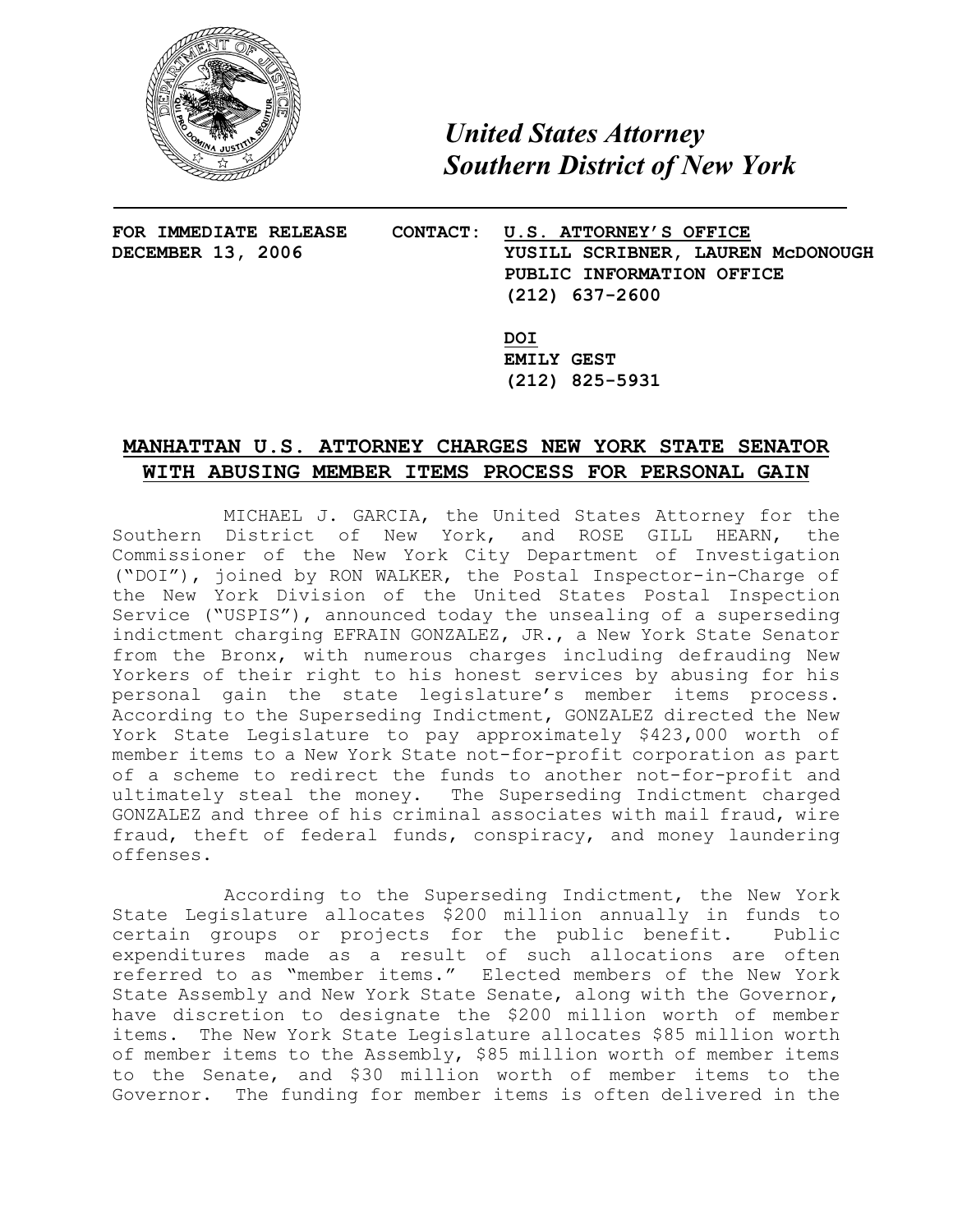form of grants issued by New York State agencies to grant recipients, some of which are not-for-profit corporations.

According to the Superseding Indictment, from October 1999 to January 2005, GONZALEZ designated approximately \$423,000 worth of member items to a New York State not-for-profit corporation called Pathways for Youth, Inc., formerly known as the Boys' Athletic League, Inc. ("Pathways"). Pathways was based in the Bronx, New York. Although Pathways' mission was to help young people, GONZALEZ in fact directed the member items to Pathways as part of a scheme to redirect the funds to another not-for-profit called West Bronx Neighborhood Association, Inc. ("West Bronx") and ultimately steal the money, it was charged.

According to the Superseding Indictment, part of Pathways' mission at the time of its founding was to "improve and further generally the welfare and happiness of young people," and, to those ends, "to receive donation[s], to receive, manage, take, hold real and personal property by gift, grant, devise or bequest." Similarly, West Bronx was organized as a not-for-profit corporation under the laws of the State of New York. Its stated mission was to maintain and foster an interest in civic and community affairs; to secure greater economy and efficiency in local, state and national government; and to encourage, promote and foster a current interest and concern in community welfare projects.

In fact, according to the Superseding Indictment, West Bronx did not engage in any substantial amount of not-for-profit activity, but rather primarily served as a conduit for paying personal expenses for GONZALEZ and his criminal associates. Moreover, it is alleged that West Bronx's "office" was nothing more than a room that adjoined GONZALEZ's District Office in the Bronx.

In addition to the \$423,000 worth of member items directed by GONZALEZ to Pathways between October 1999 and January 2005, Pathways also received additional funding from numerous federal agencies, according to the Superseding Indictment. GONZALEZ then caused Pathways to make \$462,500 in payments to West Bronx. It is alleged that GONZALEZ then directed West Bronx to pay more than \$400,000 worth of his personal credit card and other bills for expenses that had nothing to do with the work of Pathways or West Bronx. According to the Superseding Indictment, GONZALEZ's personal bills included expenses for, among other things:

> Membership fees in a vacation club called Coral Vacation Club in the Dominican Republic used by GONZALEZ;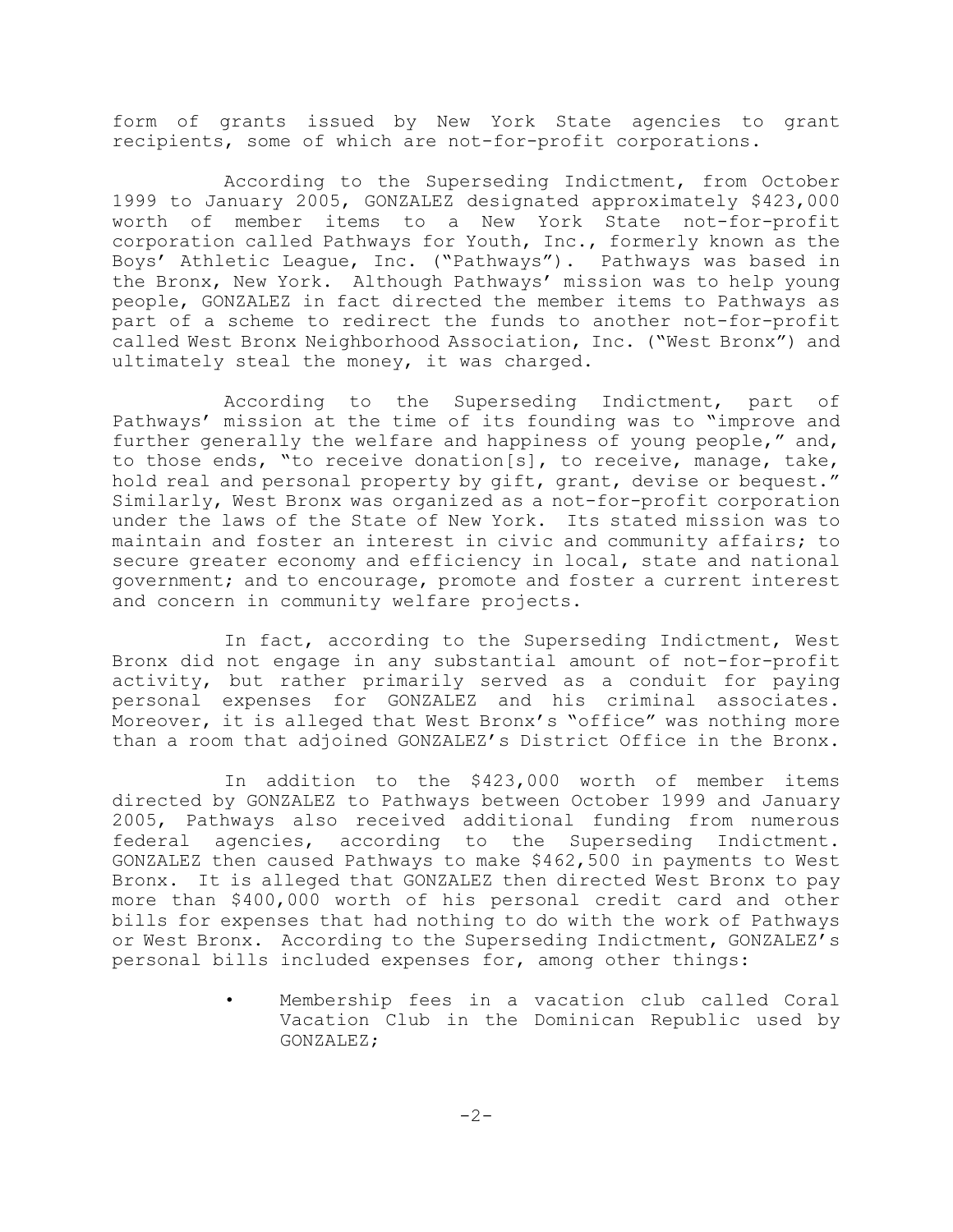- Rent payments for a luxury apartment used by GONZALEZ's wife in the Dominican Republic;
- Cigar band design, set-up, and printing relating to logos for GONZALEZ's own, private cigar manufacturing and distribution company;
- Construction and renovations to a house in the Dominican Republic used by GONZALEZ's mother-inlaw; and
- A variety of other personal expenses, including rent for a residence in Monroe, New York, used by GONZALEZ; New York Yankees tickets; jewelry; clothing; and college tuition for GONZALEZ's daughter.

In addition to the member items scheme, GONZALEZ and two of his alleged criminal associates –- NEIL BERGER, the Executive Director of Pathways, and LUCIA SANCHEZ, a director of West Bronx –- were separately charged with conspiring to collectively steal more than \$550,000 from West Bronx. GONZALEZ and another alleged criminal associate, MIGUEL CASTANOS, were charged with conspiring to steal more than \$225,000 from another New York State not-forprofit called the United Latin American Foundation ("ULAF") that also had received money from Pathways. CASTANOS, whose apartment was used as the address for ULAF and who served as ULAF's President, was additionally charged with GONZALEZ for a "no-showjob" scheme involving ULAF. CASTANOS alone was charged with a "noshow" job scheme involving the Community Association of Progressive Dominicans ("ACDP"), another New York State not-for-profit. GONZALEZ was also charged with money laundering.

The Superseding Indictment seeks the forfeiture of hundreds of thousands of dollars from GONZALEZ and his three codefendants. It also seeks the forfeiture of a house owned by BERGER and cooperative apartments owned by GONZALEZ and SANCHEZ. The United States is also seeking the forfeiture of a Crown Victoria, a Ford Expedition, and a Toyota Forerunner.

 If convicted of the charges contained in the Superseding Indictment, the defendants face the following maximum prison terms, in addition to substantial fines and mandatory restitution: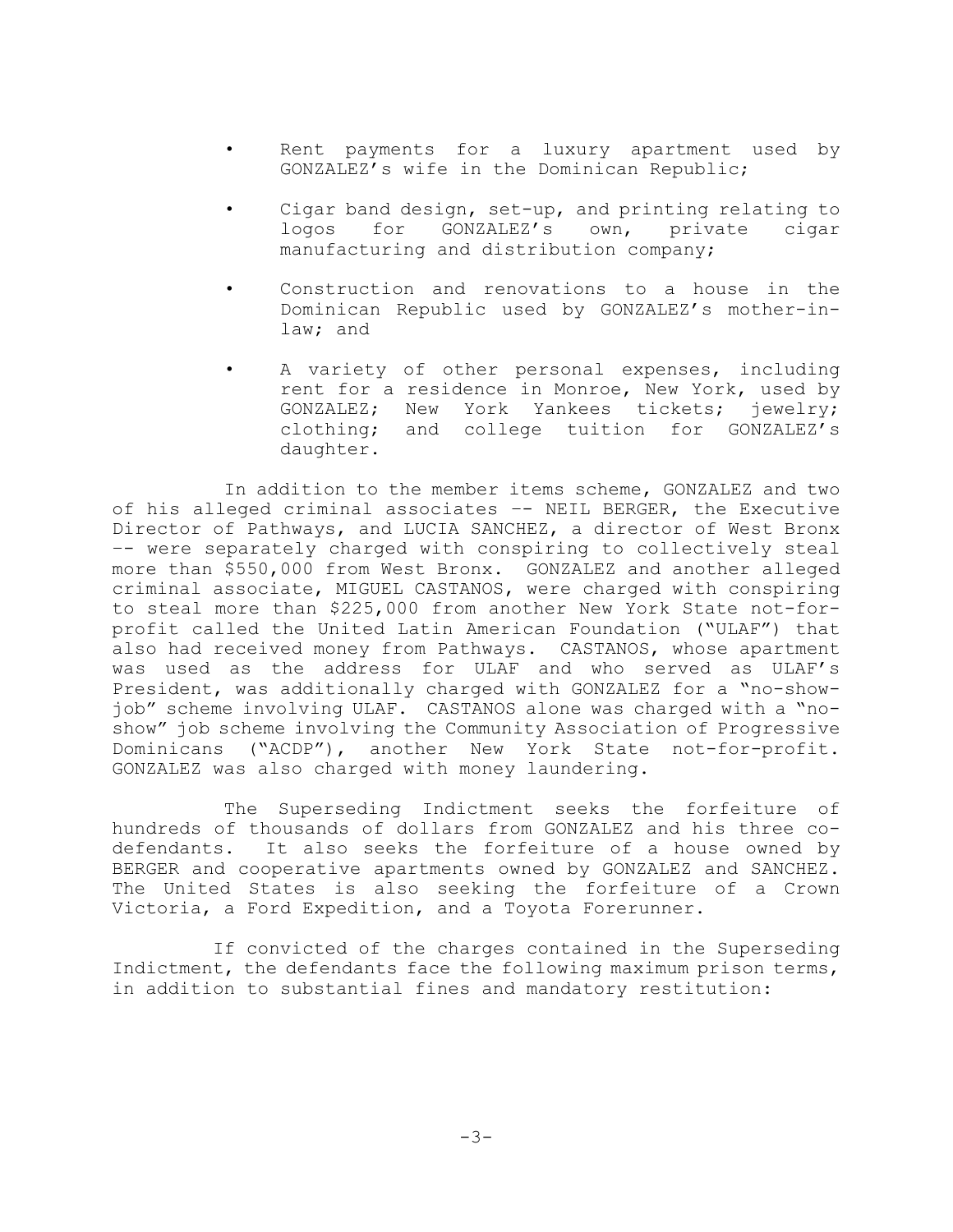| COUNT          | DEFENDANT                             | DESCRIPTION                                                                                                                                                        | MAXIMUM PRISON TERM |
|----------------|---------------------------------------|--------------------------------------------------------------------------------------------------------------------------------------------------------------------|---------------------|
| $\mathbf{1}$   | GONZALEZ                              | Theft of honest services as<br>State Senator by embezzling<br>member items through the mail                                                                        | 20 years            |
| $\overline{2}$ | GONZALEZ<br><b>BERGER</b><br>SANCHEZ  | Conspiracy to commit program<br>fraud and mail fraud by<br>defrauding New York State<br>citizens and Pathways through<br>West Bronx                                | 5 years             |
| 3              | GONZALEZ<br><b>BERGER</b><br>CASTANOS | Conspiracy to commit mail<br>fraud, program fraud and<br>theft of honest services by<br>wire by defrauding New York<br>State citizens and Pathways<br>through ULAF | 5 years             |
| $\overline{4}$ | <b>GONZALEZ</b>                       | Conspiracy to commit money<br>laundering by using the mail<br>to pay personal bills from<br>West Bronx                                                             | 20 years            |
| 5              | GONZALEZ<br><b>BERGER</b><br>SANCHEZ  | West Bronx program fraud                                                                                                                                           | 10 years            |
| 6              | GONZALEZ                              | West Bronx mail fraud                                                                                                                                              | 20 years            |
| 7              | GONZALEZ<br><b>BERGER</b><br>CASTANOS | ULAF program fraud                                                                                                                                                 | 10 years            |
| 8              | GONZALEZ<br>CASTANOS                  | ULAF mail fraud                                                                                                                                                    | 20 years            |
| 9              | GONZALEZ<br>CASTANOS                  | ULAF theft of honest services<br>by wire                                                                                                                           | 20 years            |
| 10             | CASTANOS                              | ACDP theft of honest services<br>by wire                                                                                                                           | 20 years            |

GONZALEZ, who is 58 years-old and currently resides in the Bronx, New York, was previously arrested and indicted on related mail fraud charges in August 2006. BERGER, who is 55 years-old and currently resides in Teaneck, New Jersey, was previously arrested and charged by Complaint in 2006 on related theft of federal funds charges. Both were released on bail. SANCHEZ, 50, and CASTANOS, 46, both currently reside in the Bronx, New York. This case has been assigned to United States District